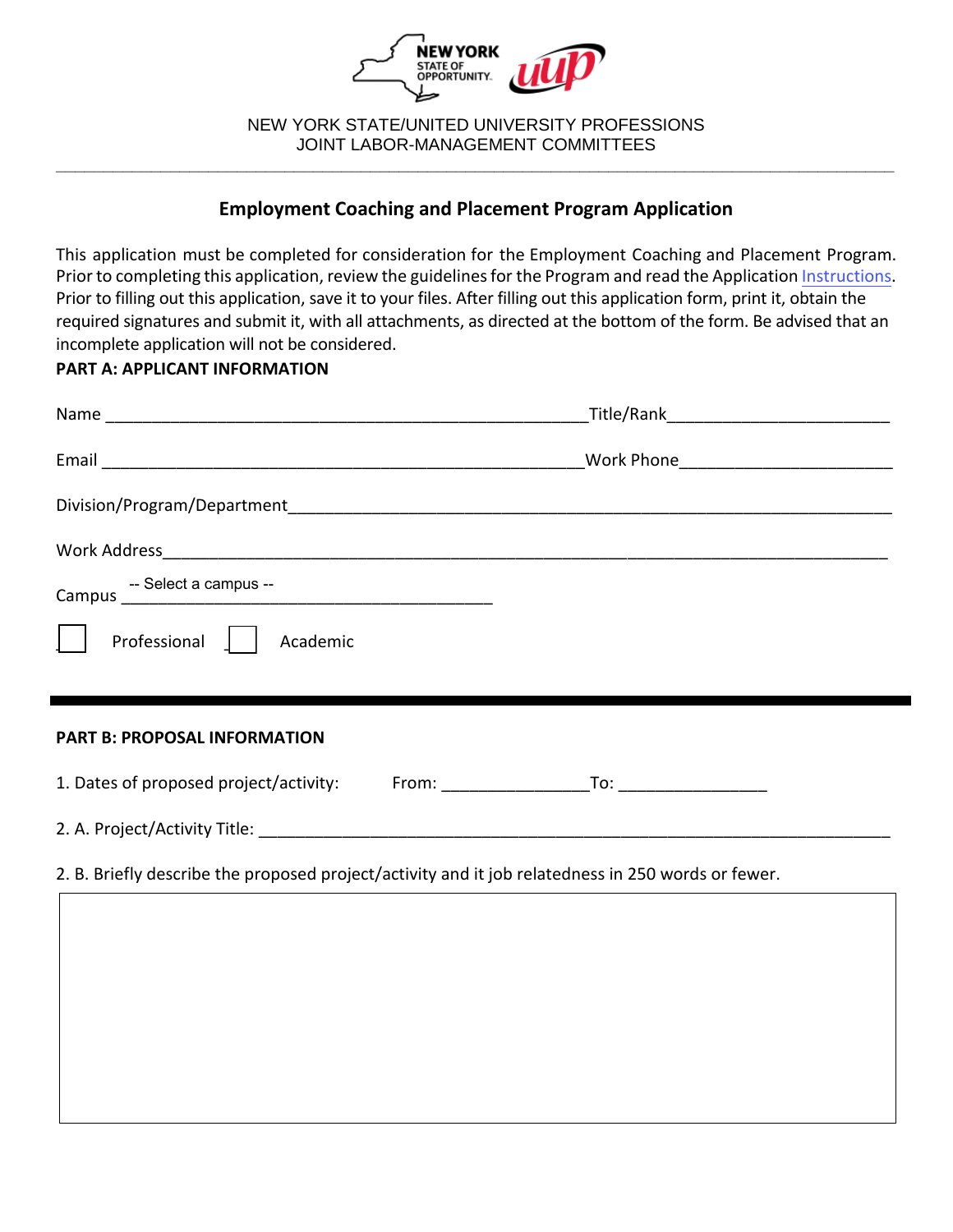#### **PART C: BUDGET SUMMARY**

 Complete only those sections that are applicable to your project or activity and specify the type of expenditure for each item. All expenditures must be itemized and justified.

A separate Budget Summary must be completed for each semester for which funding is being requested.

Semester Date: Semester Date: From: \_\_\_\_\_\_\_\_\_\_\_\_\_ To: \_\_\_\_\_\_\_\_\_\_\_\_\_\_\_

|                                                                         |                     |                                                                      |              | <b>Amount Requested From</b> |                |  |
|-------------------------------------------------------------------------|---------------------|----------------------------------------------------------------------|--------------|------------------------------|----------------|--|
|                                                                         | <b>Expenditures</b> |                                                                      | Campus       | Other                        | <b>NYS/UUP</b> |  |
|                                                                         |                     |                                                                      | Contribution | Sources*                     | <b>JLMC</b>    |  |
| 1. Travel and Related Expenses. Include a separate entry for each trip. |                     |                                                                      |              |                              |                |  |
| Α.                                                                      |                     |                                                                      |              |                              |                |  |
| Lodging: Amt./Day ____________No. of Days _________ Total \$0.00        |                     |                                                                      |              |                              | \$0.00         |  |
|                                                                         |                     |                                                                      |              |                              |                |  |
|                                                                         |                     |                                                                      |              |                              |                |  |
| Meals: Amt./Day _______________No. of Days _________Total \$0.00        |                     |                                                                      |              |                              |                |  |
|                                                                         |                     |                                                                      |              |                              | \$0.00         |  |
|                                                                         |                     |                                                                      |              |                              |                |  |
|                                                                         |                     |                                                                      |              |                              |                |  |
|                                                                         |                     | Transportation Mode_____________________________ Amount___________   |              |                              |                |  |
|                                                                         |                     |                                                                      |              |                              | \$0.00         |  |
|                                                                         |                     |                                                                      |              |                              |                |  |
| <b>B.</b>                                                               |                     |                                                                      |              |                              |                |  |
| Lodging: Amt./Day ___________No. of Days ________Total \$0.00           |                     |                                                                      |              |                              | \$0.00         |  |
|                                                                         |                     |                                                                      |              |                              |                |  |
|                                                                         |                     |                                                                      |              |                              |                |  |
| Meals: Amt./Day ________________No. of Days __________Total $$0.00$     |                     |                                                                      |              |                              |                |  |
|                                                                         |                     |                                                                      |              |                              | \$0.00         |  |
|                                                                         |                     |                                                                      |              |                              |                |  |
|                                                                         |                     |                                                                      |              |                              |                |  |
|                                                                         |                     | Transportation Mode______________________________ Amount____________ |              |                              |                |  |
|                                                                         |                     |                                                                      |              |                              | \$0.00         |  |
|                                                                         |                     |                                                                      |              |                              |                |  |
| $C_{\cdot}$                                                             |                     |                                                                      |              |                              | \$0.00         |  |
| Lodging: Amt./Day ____________No. of Days ________Total \$0.00          |                     |                                                                      |              |                              |                |  |
|                                                                         |                     |                                                                      |              |                              |                |  |
| Location: Location:                                                     |                     |                                                                      |              |                              |                |  |
| Meals: Amt./Day ________________No. of Days __________Total $$0.00$     |                     |                                                                      |              |                              |                |  |
|                                                                         |                     |                                                                      |              |                              | \$0.00         |  |
|                                                                         |                     |                                                                      |              |                              |                |  |
|                                                                         |                     |                                                                      |              |                              |                |  |
|                                                                         |                     |                                                                      |              |                              | \$0.00         |  |
|                                                                         |                     |                                                                      |              |                              |                |  |
|                                                                         |                     |                                                                      |              |                              |                |  |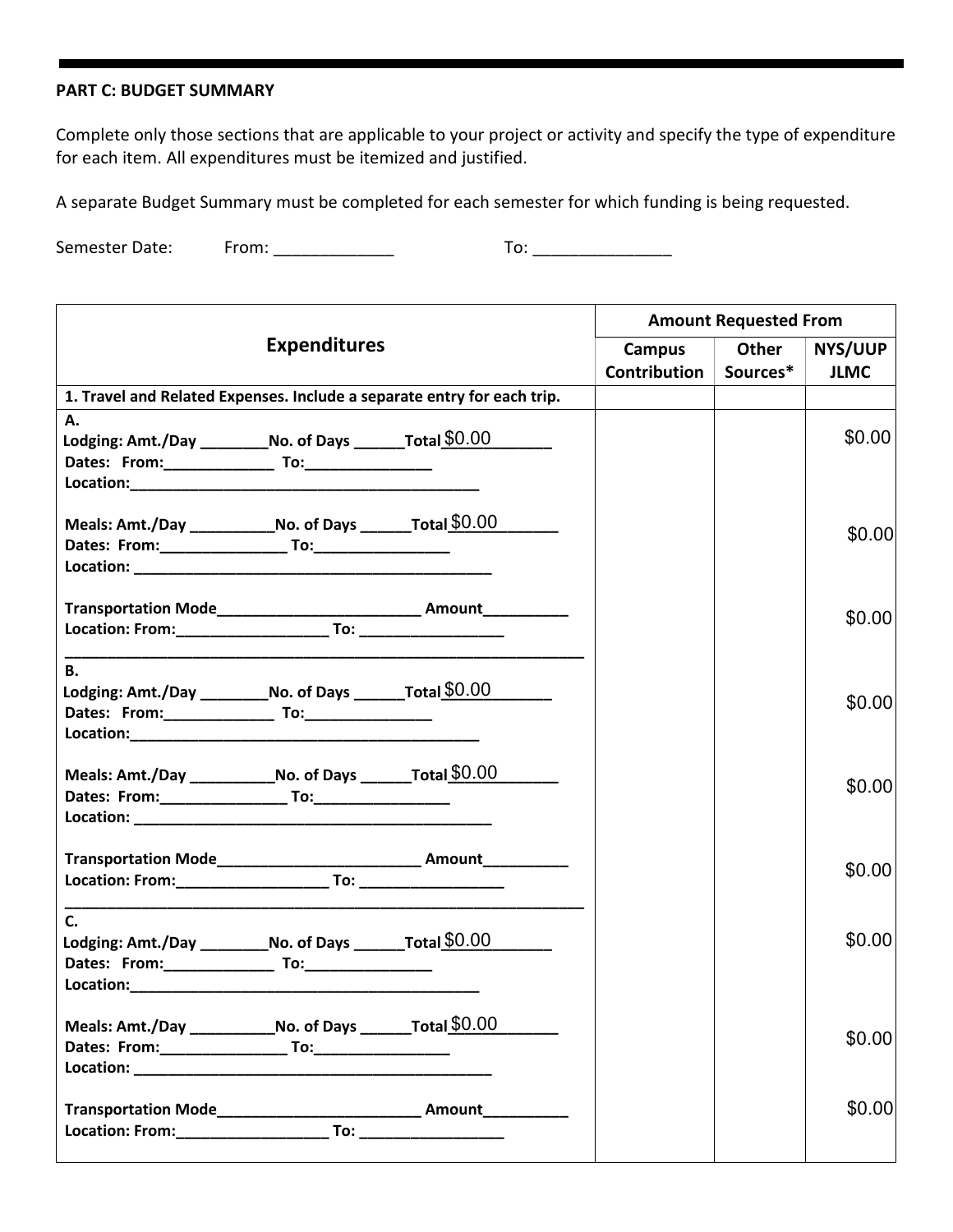| <b>Expenditures</b>                                                                      | <b>Amount Requested From</b> |                   |                               |
|------------------------------------------------------------------------------------------|------------------------------|-------------------|-------------------------------|
|                                                                                          | Campus<br>Contribution       | Other<br>Sources* | <b>NYS/UUP</b><br><b>JLMC</b> |
| 2. Registration fees for conferences, seminars, or workshops. Specify.<br>Name of event: |                              |                   |                               |
| Fee Amount:                                                                              |                              |                   | \$0.00                        |
| 3. Other Expenses: Describe and Specify **<br>Description:<br>Amount:                    |                              |                   | \$0.00                        |
| <b>TOTAL REQUESTED</b>                                                                   | \$0.00                       | \$0.00            | \$0.00                        |

Campus Contribution: 0.00%

### \*Identify Other Sources:

## \*\*Justification for Other Expenses:

### **THIS APPLICATION WILL NOT BE PROCESSED UNLESS THERE IS A MINIMUM 40% CAMPUS CONTRIBUTION**

#### **PART D: REQUIRED ATTACHMENTS**

 $\Box$ 

| All required attachments listed below must be submitted with the application. |  |
|-------------------------------------------------------------------------------|--|
|-------------------------------------------------------------------------------|--|

| A full career coaching and employment plan described under Eligibility, documenting professional        |
|---------------------------------------------------------------------------------------------------------|
| services, placement agencies, credentials of counselors or other evidence of professional competence.   |
| Either an official letter or a copy of the brochure from the coaching and placement agency or generally |
| recognized professional entity with credentials from each person(s) providing the counseling and        |
| placement services should be provided.                                                                  |

Provide proposed expenditures to be incurred, including but not limited to the following:

- Standard employment counseling and placement agency fees in the employee's geographic area.
- Transportation expenses between home and the counseling office or job interview.
- Evaluation and testing instruments commonly used for career counseling.
- Employment related books, expendable supplies, and software.
- Professional resume preparation and reasonable mailing expenses associated with job a search.

 \_\_\_ A copy of retrenchment notice, or statement of reasons provided by the campus for perceived high risk of retrenchment.